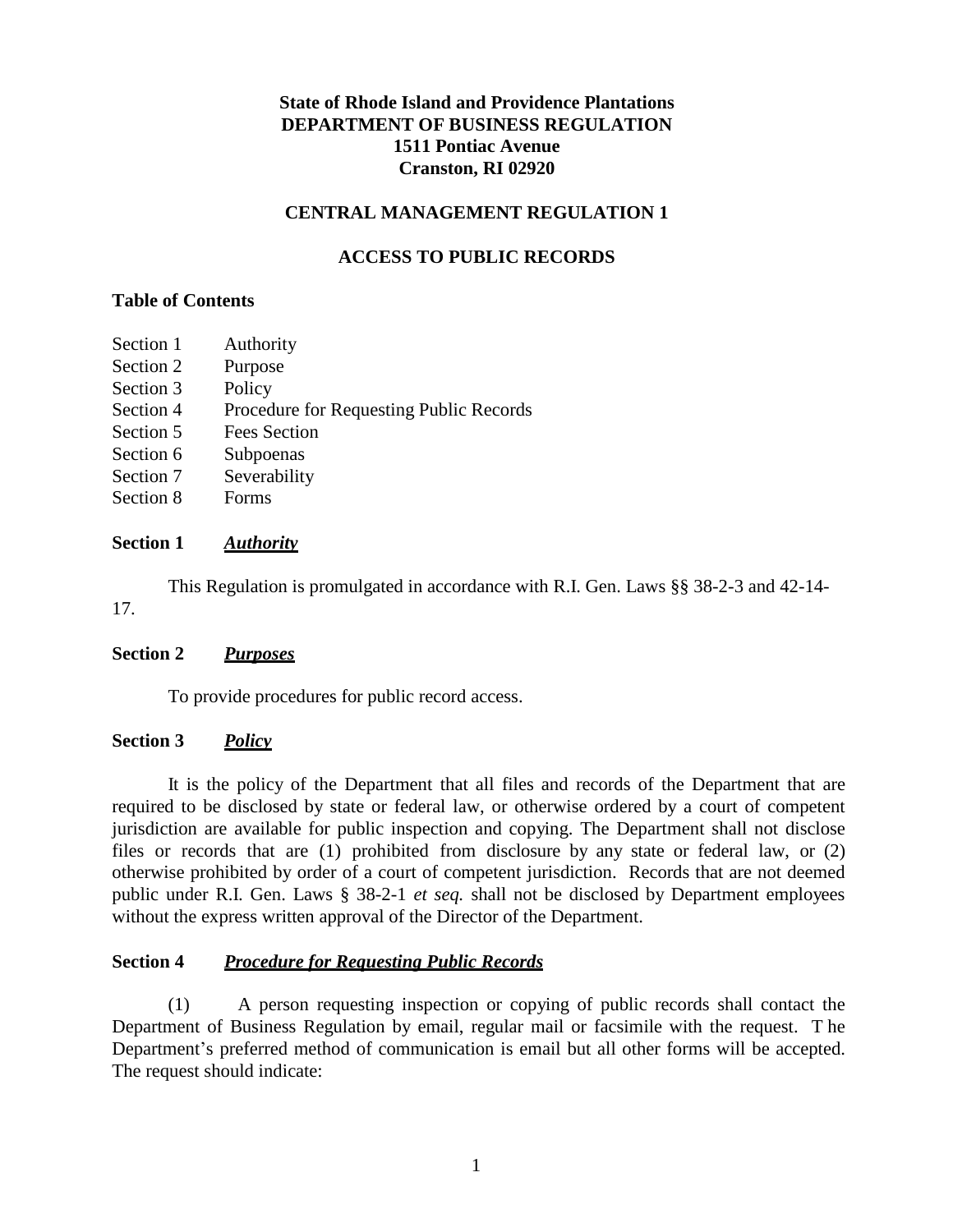- A. A complete description of the records sought in a manner that will permit their identification and location by Department personnel.
- B. The method by which the requestor would like delivery of the response. Please include all information necessary for the Department to make that communication (e.g. email address, facsimile number or street address).
- (2) If making the request by
- A. Email the request should be sent to one of the following email addresses:

Insurance Division - [DBR.Insurance@dbr.ri.gov](mailto:dbr.insurance@dbr.ri.gov)

Banking Division – [DBR.BankInquiry@dbr.ri.gov](mailto:dbr.bankinquiry@dbr.ri.gov)

Securities Division – [DBR.SecInquiry@dbr.ri.go](mailto:dbr.secinquiry@dbr.ri.gov)v

Racing & Athletics – [DBR.RacingAthletics@dbr.ri.gov](mailto:dbr.racingathletics@dbr.ri.gov)

Commercial Licensing – [DBR.CommLicInquiry@dbr.ri.gov](mailto:dbr.commlicinquiry@dbr.ri.gov)

All other Divisions - [DBR.DirOfficeInq@dbr.ri.gov](mailto:dbr.dirofficeinq@dbr.ri.gov)

B. Facsimile - the request should be sent to one of the following numbers:

Insurance Division - (401) 462 9602

Banking Division – (401) 462 9532

Securities, Commercial Licensing and Racing & Athletics Divisions  $- (401)$  462 9645

All other Divisions - (401) 462 9532

C. Regular mail - the request should be sent to:

Public Records Officer Department of Business Regulation 1511 Pontiac Avenue Cranston, Rhode Island 02920

(3) The Department will provide a form on its website in the format attached hereto as a template for information which would be sufficient to allow it to determine whether the records are available or to provide the records in the method selected by the requestor. This form is to be used only for guidance and is not required in order to make a public records request.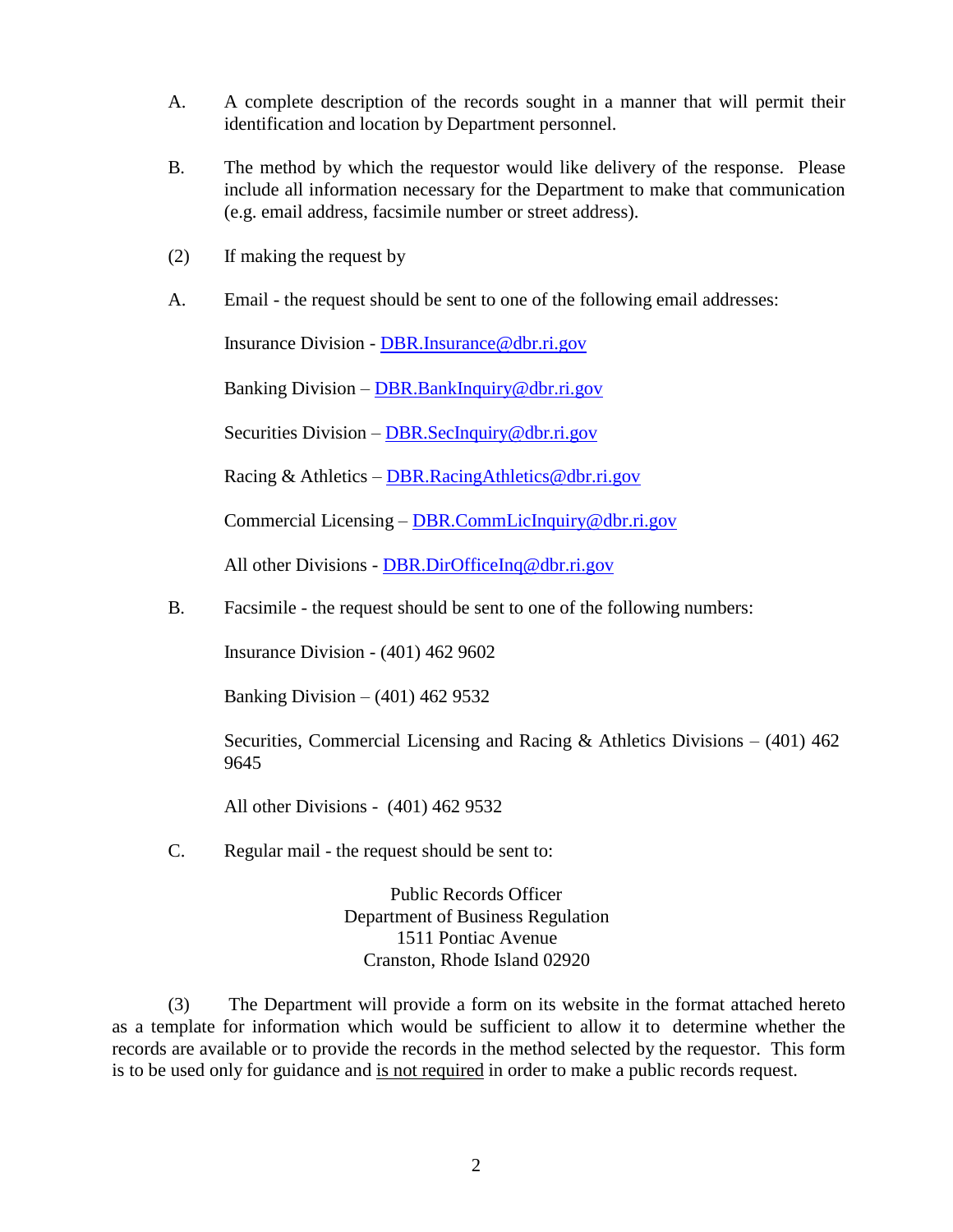(4) Within ten (10) business days of the request the Department will respond in the mode requested by the requestor or if no m anner is specified by the mode in which the request was received, with one or more of the following:

- A. That the Requestor should contact the Department to schedule an appointment to inspect the records.
- B. A copy of the documents requested;
- C. A response that the documents do not exist or are not within the custody or control of the Department;
- D. A response that the documents are not "public documents" as defined by R.I. Gen. Laws § 38-2-2 and a description of the procedures for appealing that denial;
- E. A response that the description of records sought in the request is not sufficient to allow the Department to identify and locate the requested records;
- F. A response that the documents are being produced in a redacted fashion in accordance with R.I. Gen. Laws § 38-2-2.
- G. A response that the records will be produced upon receipt of payment for an amount calculated in accordance with R.I. Gen. Laws §§ 38-2-3(k) and 38-2-4. The estimated amount owed will be set forth and the records will be produced after payment is received.

(5) Should it appear that the request cannot be honored within ten (10) business days the Department will respond indicating that additional time is needed and specifying the reason for that additional time up to an additional twenty (20) business days.

# **Section 5** *Fees*

(1) The Department shall charge a f ee for copying and/or search and retrieval of requested documents consistent with applicable state law.

(2) All persons requesting delivery of records shall be responsible for the actual cost of delivery.

(3) All payments for copies of records shall be paid in advance of delivery, or, at the option of the Department, at such later time as the Department may specify. All checks shall be payable to the General Treasurer, State of Rhode Island.

## **Section 6** *Subpoenas*

Subpoenas issued pursuant to the rules of any Court will be addressed in accordance with those rules. This regulation does not apply to such subpoenas.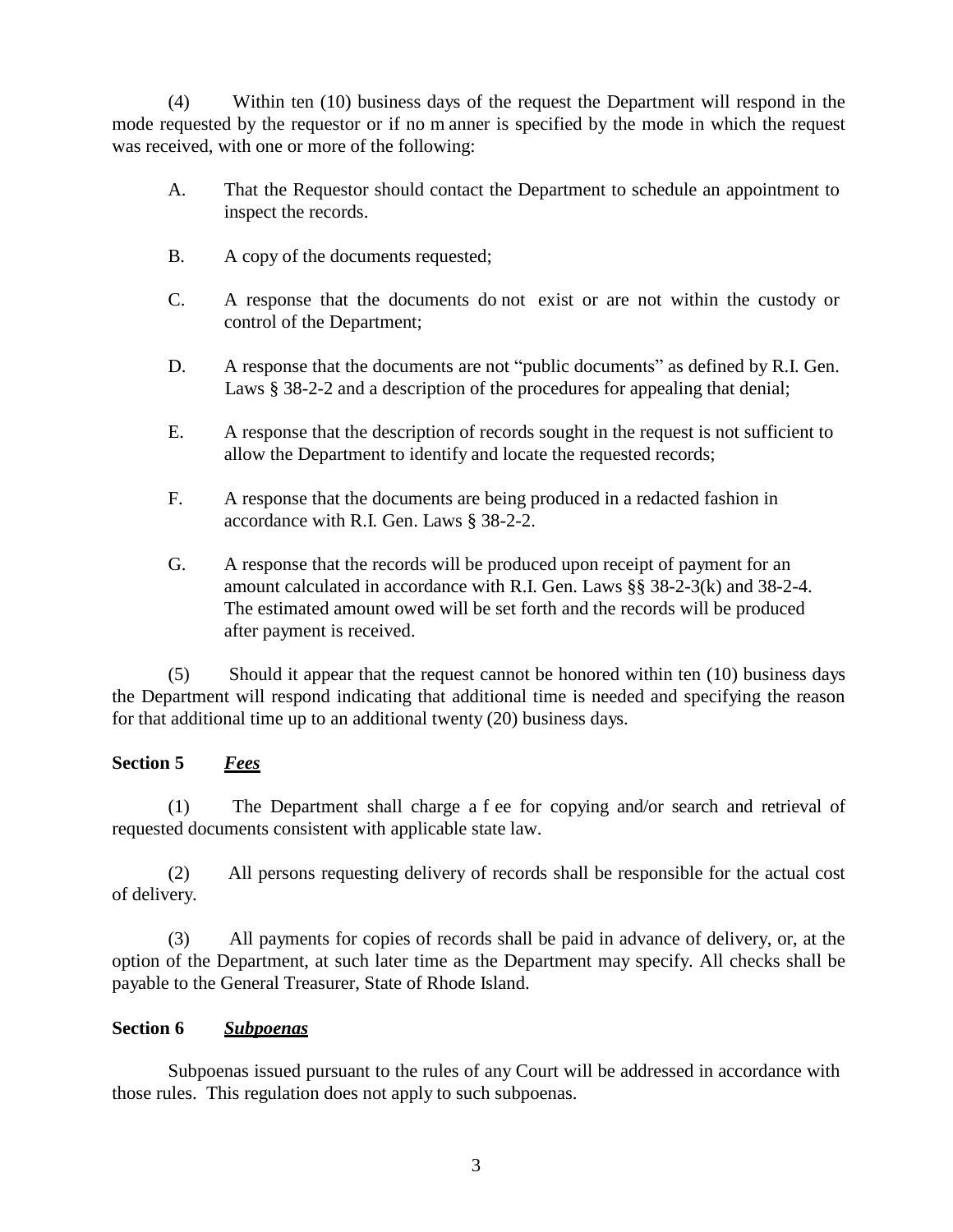### **Section 7** *Severability*

If any provision of these Rules and Regulations or the application thereof to any person or circumstances shall be held invalid, such invalidity shall not affect the provisions or application of the rules and regulations which can be given effect, and to this end the provisions of these rules and regulations are declared to be severable.

### **Section 8** *Effective Date*

This regulation is effective as indicated below.

| EFFECTIVE DATE: July 1, 1985 |                        |                   |
|------------------------------|------------------------|-------------------|
| <b>AMENDED:</b>              | January 25, 1999       |                   |
|                              | <b>January 2, 2000</b> |                   |
| REFILED:                     | December 27, 2001      |                   |
| <b>AMENDED:</b>              | April 8, 2003          |                   |
| January 22, 2013             |                        |                   |
| TECHNICAL AMENDMENT:         |                        | November 13, 2015 |